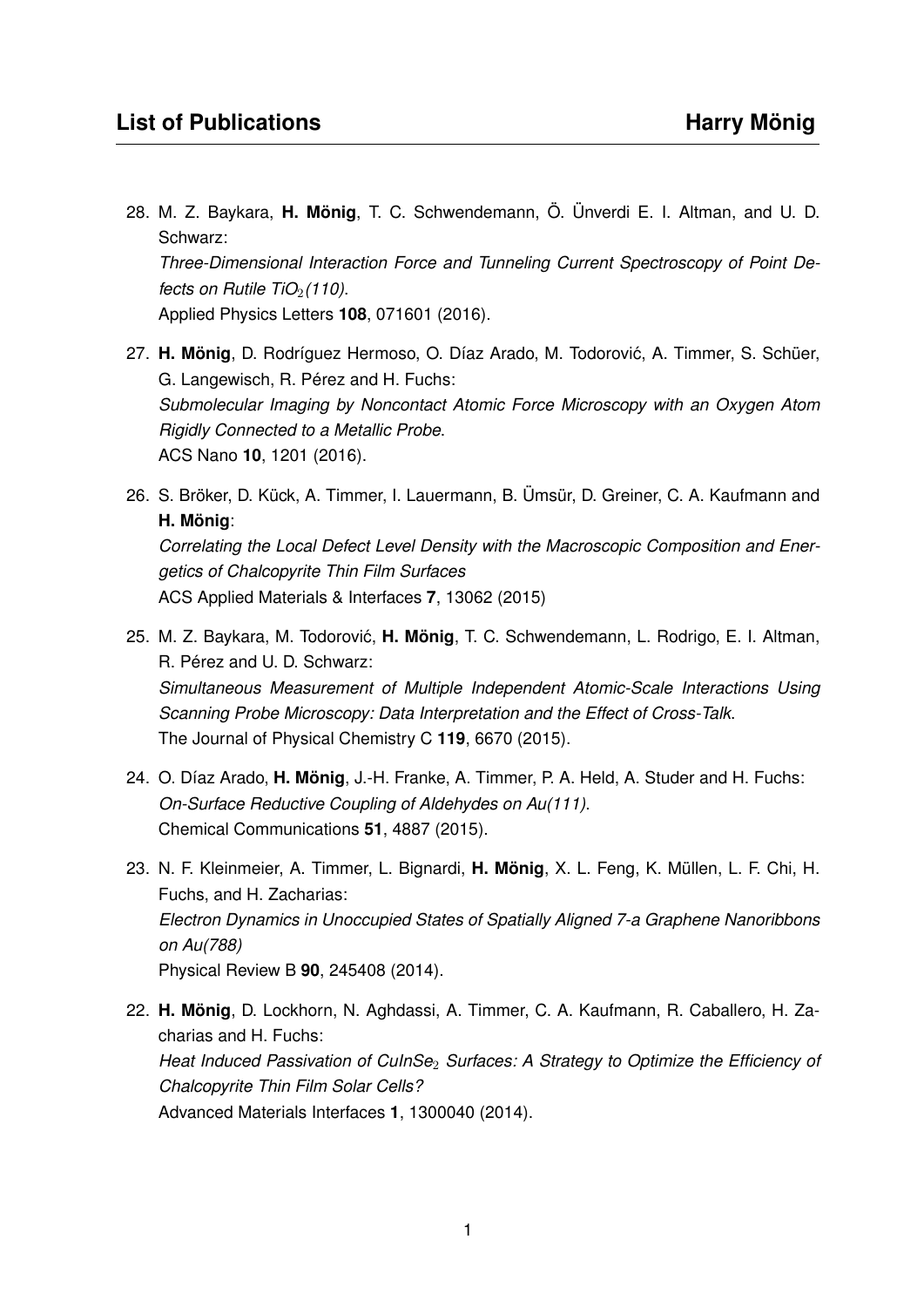- 21. M. W. Herdiech, **H. Mönig**, E. I. Altman: *An X-ray photoelectron spectroscopy study of BF*<sup>3</sup> *adsorption on positively and negatively poled LiNbO*<sup>3</sup> *(0001)*. Surface Science **626**, 53 (2014).
- 20. H. Y. Gao, D. Zhong, **H. Mönig**, H. Wagner, P. A. Held, A. Timmer, A. Studer and H. Fuchs: *Photochemical Glaser Coupling at Metal Surfaces*. The Journal of Physical Chemistry C **118**, 6272 (2014).
- 19. H. Zhang, J.-H. Franke, D. Zhong, Y. Li, A. Timmer, O. Díaz Arado, **H. Mönig**, H. Wang, L. Chi, Z. Wang, K. Müllen and H. Fuchs: *Surface Supported Gold-Organic Hybrids: On-Surface Synthesis and Surface Directed Orientation*. Small **10**, 1361 (2013).
- 18. H. Mönig, M. Todorović, M. Z. Baykara, T. C. Schwendemann, L. Rodrigo, E. I. Altman, R. Pérez and U. D. Schwarz: *Understanding Scanning Tunneling Microscopy Contrast Mechanisms on Metal Oxides: A Case Study*. ACS Nano **7**, 10233 (2013).
- 17. O. Díaz Arado, **H. Mönig**, H. Wagner, J.-H. Franke, G. Langewisch, P. A. Held, A. Studer and H. Fuchs: *On-Surface Azide-Alkyne Cycloaddition on Au(111)*. ACS Nano **7**, 8509 (2013).
- 16. M. Z. Baykara, M. Todorović, H. Mönig, T. C. Schwendemann, Ö. Ünverdi, L. Rodrigo, E. I. Altman, R. Pérez and U. D. Schwarz: *Atom-specific forces and defect identification on surface-oxidized Cu(100) with combined 3D-AFM and STM measurements*. Physical Review B 87, 155414 (2013)  $\Rightarrow$  Editors' Suggestion.
- 15. M. Z. Baykara, T. C. Schwendemann, B. J. Albers, N. Pilet, **H. Mönig**, E. I. Altman and U. D. Schwarz: *Exploring atomic-scale lateral forces in the attractive regime: a case study on graphite (0001)*. Nanotechnology **23**, 405703 (2012).
- 14. M. Z. Baykara, O. E. Dagdeviren, T. C. Schwendemann, **H. Mönig**, E. I. Altman and U. D. Schwarz:

*Probing three-dimensional surface force fields with atomic resolution: Measurement strategies, limitations, and artifact reduction*.

Beilstein Journal of Nanotechnology **3**, 637-650 (2012).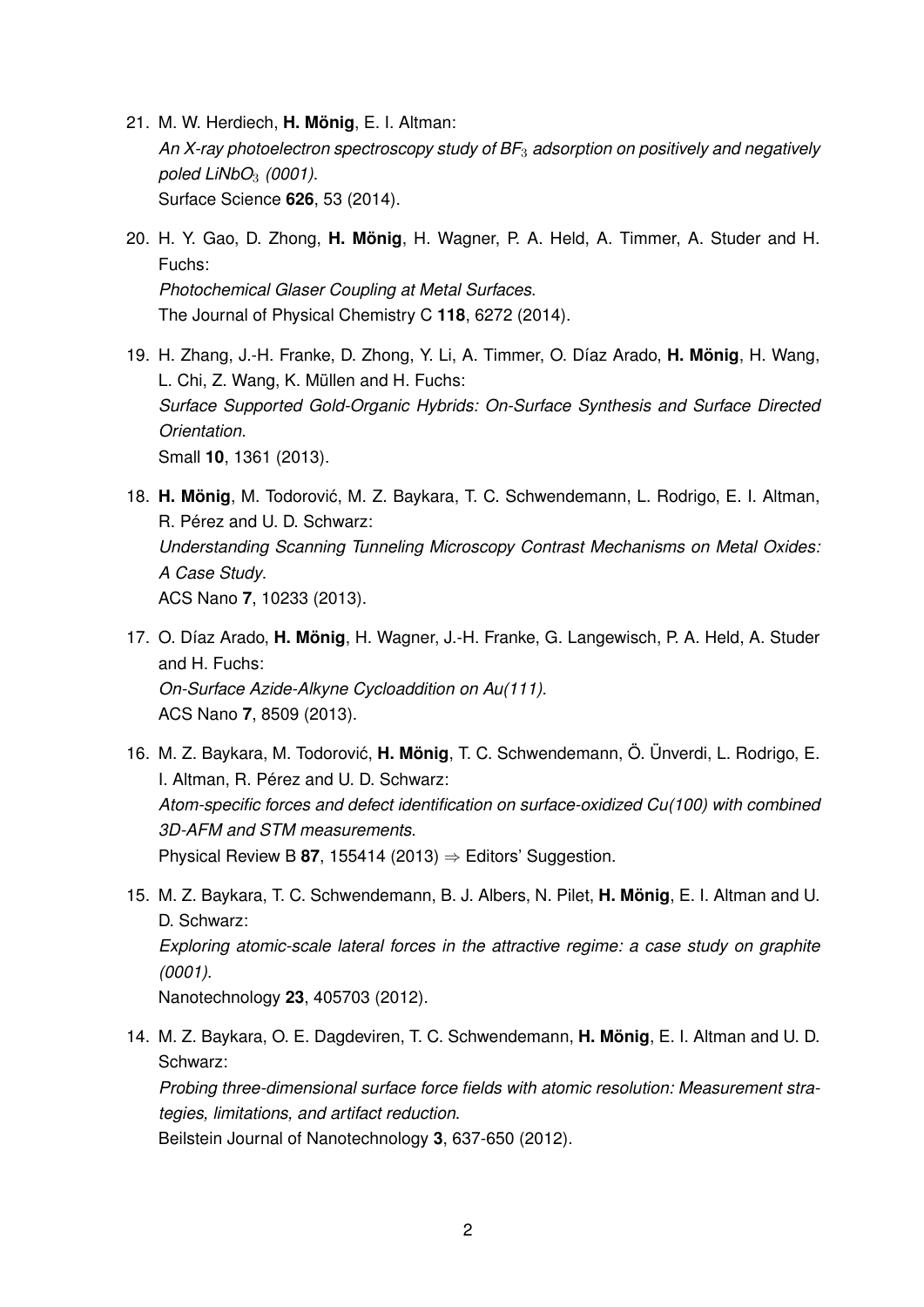- 13. S. Schorr, R. Mainz, **H. Mönig**, I. Lauermann and M. Bär: *The complex material properties of chalcopyrite and kesterite thin-film solar cell absorbers tackled by synchrotron-based analytics*. Progress in Photovoltaics: Research and Applications **20**, 557-567 (2012).
- 12. **H. Mönig**, C. A. Kaufmann, Ch.-H. Fischer, A. Grimm, R. Caballero, B. Johnson, N. Allsop, A. Eicke, M. Gorgoi, M. Ch. Lux-Steiner and I. Lauermann: *Gallium gradients in chalcopyrite thin films: depth profile analyses of films grown at different temperatures*. Journal of Applied Physics **110**, 093509 (2011).
- 11. D. Abou-Ras, R. Caballero, C.-H. Fischer, C. A. Kaufmann, I. Lauermann, R. Mainz, **H. Mönig**, A. Schöpke, C. Stephan, C. Streeck, S. Schorr, A. Eicke, M. Döbeli, B. Gade, J. Hinrichs, T. Nunney, H. Dijkstra, V. Hoffmann, D. Klemm, V. Efimova, A. Bergmaier, G. Dollinger, T. Wirth, W. Unger, A. A. Rockett, A. Perez Rodriguez, J. Alvarez Garcia, V. Izquierdo, T. Schmid, P.-P. Choi, S. Zaefferer, A. J. Wilkinson, M. Müller, F. Bertram, J. Christen, H. Khatri, R. W. Collins, S. Marsillac, and I. Kötschau: *Comprehensive comparison of various techniques for the analysis of elemental distributions in thin films*.

Microscopy and Microanalysis **17**, 728-751 (2011).

10. **H. Mönig**, R. Caballero, C. A. Kaufmann, T. L. Schmidt, M. Ch. Lux-Steiner and S. Sadewasser:

*Nanoscale investigations of the electronic surface properties of Cu(In,Ga)Se<sub>2</sub> <i>thin films by scanning tunneling spectroscopy*.

Solar Energy Materials & Solar Cells **95**, 1537-1543 (2011).

- 9. **H. Mönig**, Y. Smith, R. Caballero, C. A, Kaufmann, I. Lauermann, M. Ch. Lux-Steiner and S. Sadewasser: *Direct evidence for a reduced density of deep level defects at grain boundaries of Cu(In,Ga)Se*<sup>2</sup> *thin films*. Physical Review Letters **105**, 116802 (2010).
- 8. **H. Mönig**, Ch.-H. Fischer, A. Grimm, B. Johnson, C. A. Kaufmann, R. Caballero, I. Lauermann and M. Ch. Lux-Steiner: Surface Cu depletion of Cu(In, Ga)Se<sub>2</sub> films: Further experimental evidence for a defect*induced surface reconstruction*. Journal of Applied Physics **107**, 113540 (2010).
- 7. **H. Mönig**, Ch.-H. Fischer, R. Caballero, C. A. Kaufmann, N. Allsop, M. Gorgoi, R. Klenk, H.-W. Schock, S. Lehmann, M. Ch. Lux-Steiner and I. Lauermann: *Surface Cu depletion of Cu(In,Ga)Se*<sup>2</sup> *films: an investigation by hard X-ray photoelectron spectroscopy*.

Acta Materialia **57**, 3645-3651 (2009) ⇒ Helmholtz-Zentrum Berlin, Highlights 2009/2010.